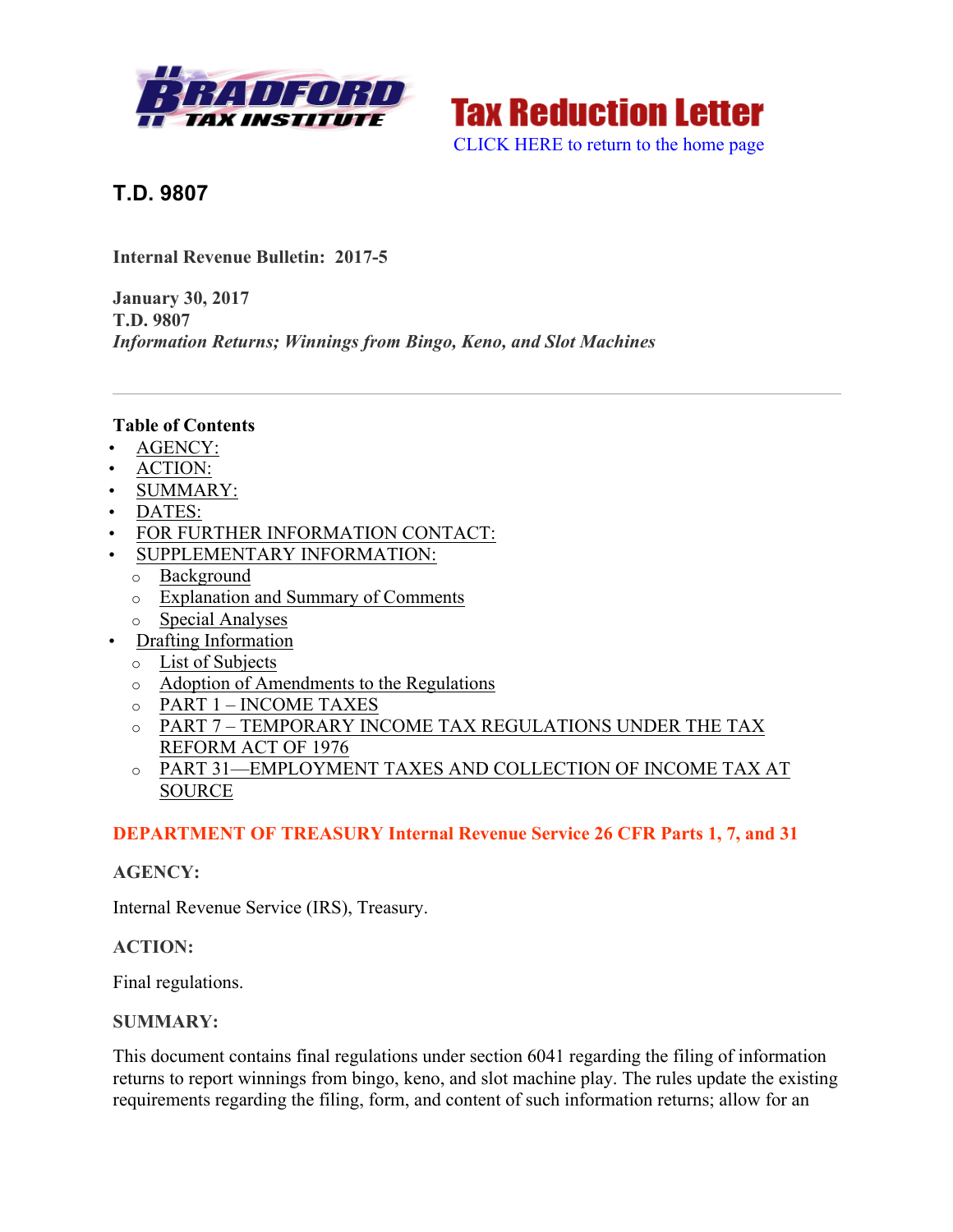additional form of payee identification; and provide an optional aggregate reporting method. The final regulations affect persons who pay winnings of \$1,200 or more from bingo and slot machine play, \$1,500 or more from keno, and recipients of such payments.

## **DATES:**

These regulations are effective on December 30, 2016.

# **FOR FURTHER INFORMATION CONTACT:**

David Bergman, (202) 317-6845 (not a toll-free number).

#### **SUPPLEMENTARY INFORMATION: Background**

This document contains final regulations in Title 26 of the Code of Federal Regulations under section 6041 of the Internal Revenue Code. The final regulations replace the existing information reporting requirements under § 7.6041–1 of the Temporary Income Tax Regulations under the Tax Reform Act of 1976 for persons who make reportable payments of bingo, keno, or slot machine winnings. The new requirements are set forth in a new  $\S 1.6041-10$  of the regulations. Because the new requirements replace the existing requirements, the regulations under § 7.6041– 1 are being removed.

On March 4, 2015, the Treasury Department and the IRS published a notice of proposed rulemaking (REG–132253–11) in the **Federal Register**, 80 FR 11600, containing proposed regulations that would update the existing rules and add rules for electronically tracked slot machine play, payee identification, and an optional aggregate reporting method.

A public hearing was held on June 17, 2015, and five speakers provided testimony. In addition, over 14,000 written public comments were received. After careful consideration of the written comments and statements made during the hearing, the proposed regulations are adopted as modified by this Treasury Decision.

## **Explanation and Summary of Comments**

All of the 14,000 written comments on the notice of proposed rulemaking were considered and are available at regulations.gov or upon request. Many of these comments addressed similar issues and expressed similar points of view. These comments are summarized in this preamble. Comments pertaining to parimutuel gambling in the case of horse races, dog races, and jai alai are being considered in a separate regulations project under section 3402(q).

## *Filing Requirement, Form and Content of the Information Return*

Commentators supported the proposed rules regarding filing requirements and the form and content of the information returns required to be filed. Accordingly, the Treasury Department and the IRS conclude that the final regulations should adopt the filing requirements without modification.

# *Electronically Tracked Slot Machine Play*

The proposed regulations created rules for electronically tracked slot machine play, which was defined in proposed  $\S1.6041-10(b)(1)$  as slot machine play where an electronic player system controlled by the gaming establishment (such as through the use of a player's card or similar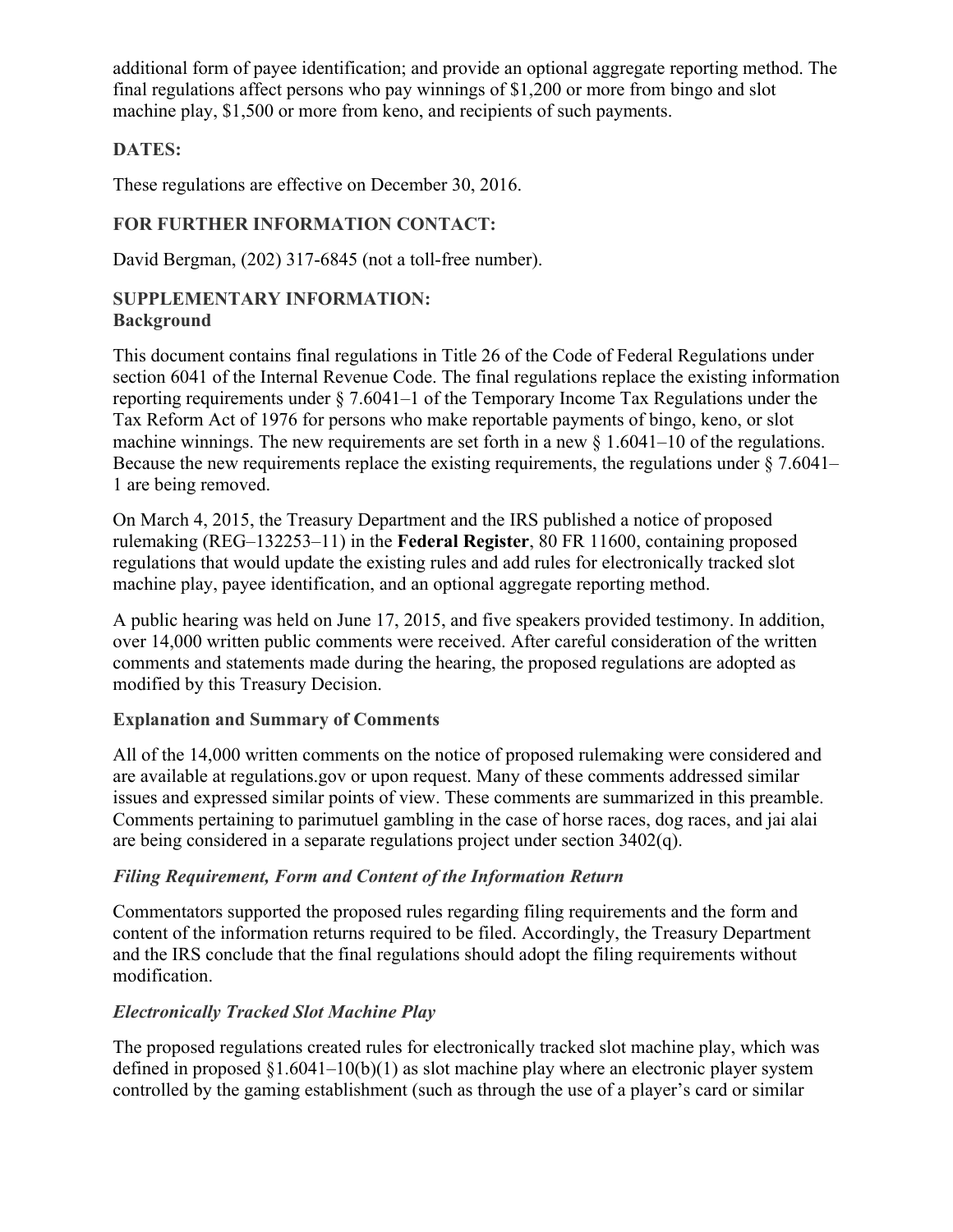system) records the amount a specific individual wins and wagers on slot machine play. Section  $1.6041-10(b)(2)(i)(D)$  of the proposed regulations provided that gambling winnings for electronically tracked slot machine play are required to be reported if (1) the total amount of winnings netted against the total amount of wagers during the same session of play was \$1,200 or more, and (2) at least one single win during the session was \$1,200 or more without regard to the wager. A "session" of play was determined with reference to a calendar day. The changes were intended to facilitate reporting by payees on their individual income tax returns under the proposed safe harbor in Notice 2015–21, 2015–12 I.R.B. 765.

Some commentators expressed concern regarding the feasibility of the proposed rules given existing technology and recommended that the proposed rules not be adopted. Commentators stated that one of the purposes of electronic player systems was for marketing and customer loyalty and that current systems should not be used as a mandatory method for tracking winnings and wagers for purposes of tax reporting. Moreover, commentators stated that the use of electronic player systems for tax reporting may chill customer use and have a negative effect on customer relations. In addition, some commentators stated that their electronic player systems lack the necessary controls to be used for tax reporting, and that implementing such controls may be costly and labor-intensive. Based on these comments, the final regulations do not adopt the proposed rules for electronically tracked slot machine play.

## *Payee Identification Requirements*

The proposed regulations retain the rule in  $\S$ 7.6041–1(c)(3) of the Temporary Income Tax Regulations that the payor must obtain two forms of identification from the payee to verify the payee's identity. However, §1.6041–10(f) of the proposed regulations modifies the rules for acceptable identification by requiring that one of the forms of identification include the payee's photograph and by providing that the payor may accept a properly completed Form W–9 in lieu of identification that includes the payee's social security number. The proposed regulations provide that payors may rely on this provision prior to publication of final regulations in the **Federal Register.**

Most commentators supported the proposed rules regarding the types of identification that can be relied on to verify a payee's identity. In particular, commentators supported the provision that allows a Form W–9 to be used as an acceptable means of verifying a payee's identity in lieu of identification that includes the payee's social security number. This rule is consistent with procedures currently used by many payors to address the fact that, today, most forms of identification that payees carry with them do not contain a social security number.

Other commentators suggested that the list of examples of acceptable forms of governmentissued identification be expanded to include tribal member identification cards issued by a federally recognized Indian tribe. Some commentators also suggested that an exception from the photo identification requirement be provided for tribal identification cards presented at tribal government gaming facilities because many tribal identification cards do not contain photographs.

In response to the comments received, the list of examples of acceptable government-issued identification has been expanded in  $\S1.6041-10(e)(1)$  of the final regulations to include tribal member identification cards issued by a federally recognized Indian tribe. In addition, in response to comments, §1.6041–10(d)(2) of the final regulations provides an exception to the photo identification requirement if one of the forms of identification is a tribal identification card presented at a gaming establishment owned or licensed by the tribal government that issued the tribal member identification card.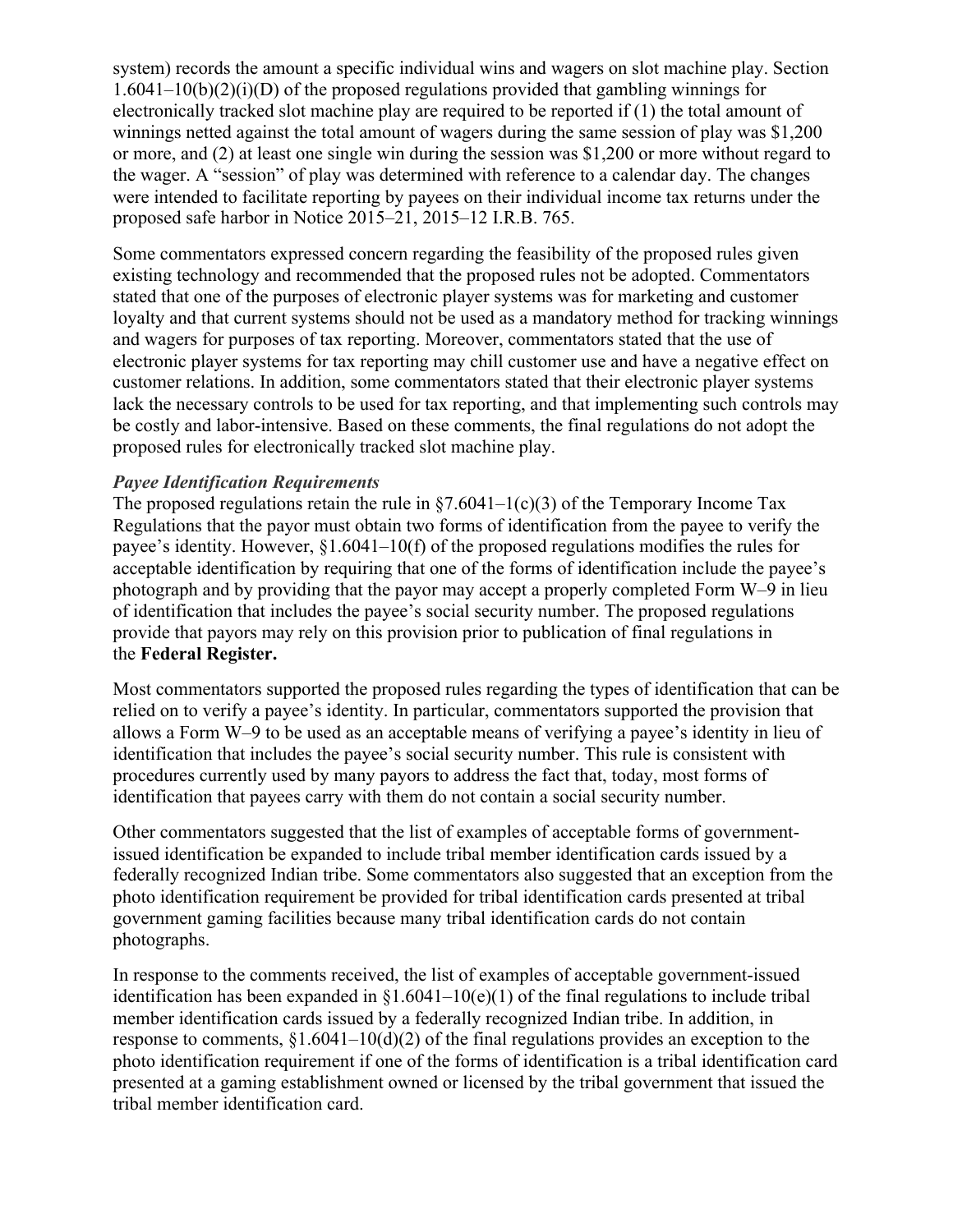## *Optional Aggregate Reporting Method and Session*

Section 1.6041–10(h) of the proposed regulations provides a new rule for an optional aggregate reporting method. Under §7.6041–1(a), reporting of gambling winnings from bingo, keno, and slot machine play is required each time a payor makes a payment of reportable gambling winnings (i.e., a payment that meets the reporting threshold). The aggregate reporting method allows a payor who makes more than one payment of reportable gambling winnings to the same payee from the same type of game during a "session" to report the aggregate amount of such reportable gambling winnings on one Form W–2G, provided the payor satisfies certain recordkeeping requirements set forth in the regulations. Under §1.6041–10(b)(3) of the proposed regulations, a "session" is generally defined as a period of play that begins when a patron places the first wager on a particular type of game at a gaming establishment and ends when the patron places his or her last wager on the same type of game before the end of the same calendar day at the same gaming establishment. This aggregate reporting method may be used at the payor's option. The proposed regulations provide that payors may rely on this provision prior to publication of final regulations in the **Federal Register.**

Commentators were generally supportive of the proposed optional aggregate reporting method but did suggest some changes. Accordingly, the final regulations adopt the proposed optional aggregate reporting method with some modifications.

First, the period for purposes of the aggregate reporting method in the final regulations is not referred to as a "session." Rather, in  $\S1.6041-10(g)$  of the final regulations, the period used for purposes of the aggregate reporting method is now referred to as an "information reporting period." The proposed regulations' definition of a "session" was intended to mirror the concept of "session" set forth in the safe harbor for the determination of wagering gains and losses from electronically tracked slot machine play that was published in a Notice and draft Revenue Procedure on the same date as the proposed regulations. Notice 2015–21. The Treasury Department and the IRS are still considering the income tax reporting rules in this area, and the draft Revenue Procedure has not been finalized. Therefore, to avoid confusion, the aggregate reporting method rules in  $\S1.6041-10(g)$  of the final regulations have been modified so that the period during which reporting may be aggregated is referred to as the "information reporting period" rather than as a "session."

Second, commentators suggested that rather than a calendar day, payors should have the option of using the 24–hour period known commonly in the industry as the "gaming day" for purposes of the aggregate reporting method. The comments explained that the period of a "gaming day" is used by gaming establishments for financial accounting, gaming control board, and other regulatory purposes, and allows each establishment the flexibility to define a day for these purposes by taking into account peak gaming times. The "gaming day" period is also utilized in complying with anti-money laundering reporting obligations. According to the comments, a gaming day is a 24–hour period that ends at a time during which the gaming establishment is closed or when business is slowest, typically between 3 a.m. and 6 a.m. The comments indicate that allowing payors to use the same period for purposes of information reporting as for other regulatory purposes will enhance the benefits of aggregate reporting for payors by not having a different reporting period for tax reporting, and by allowing aggregate reports to be generated during non-peak gaming times.

To give payors more flexibility, the final regulations adopt these suggestions and provide a flexible "information reporting period" as the period to be used for aggregate reporting. Under  $§1.6041-10(b)(2)$  of the final regulations, an "information reporting period" is either a "calendar"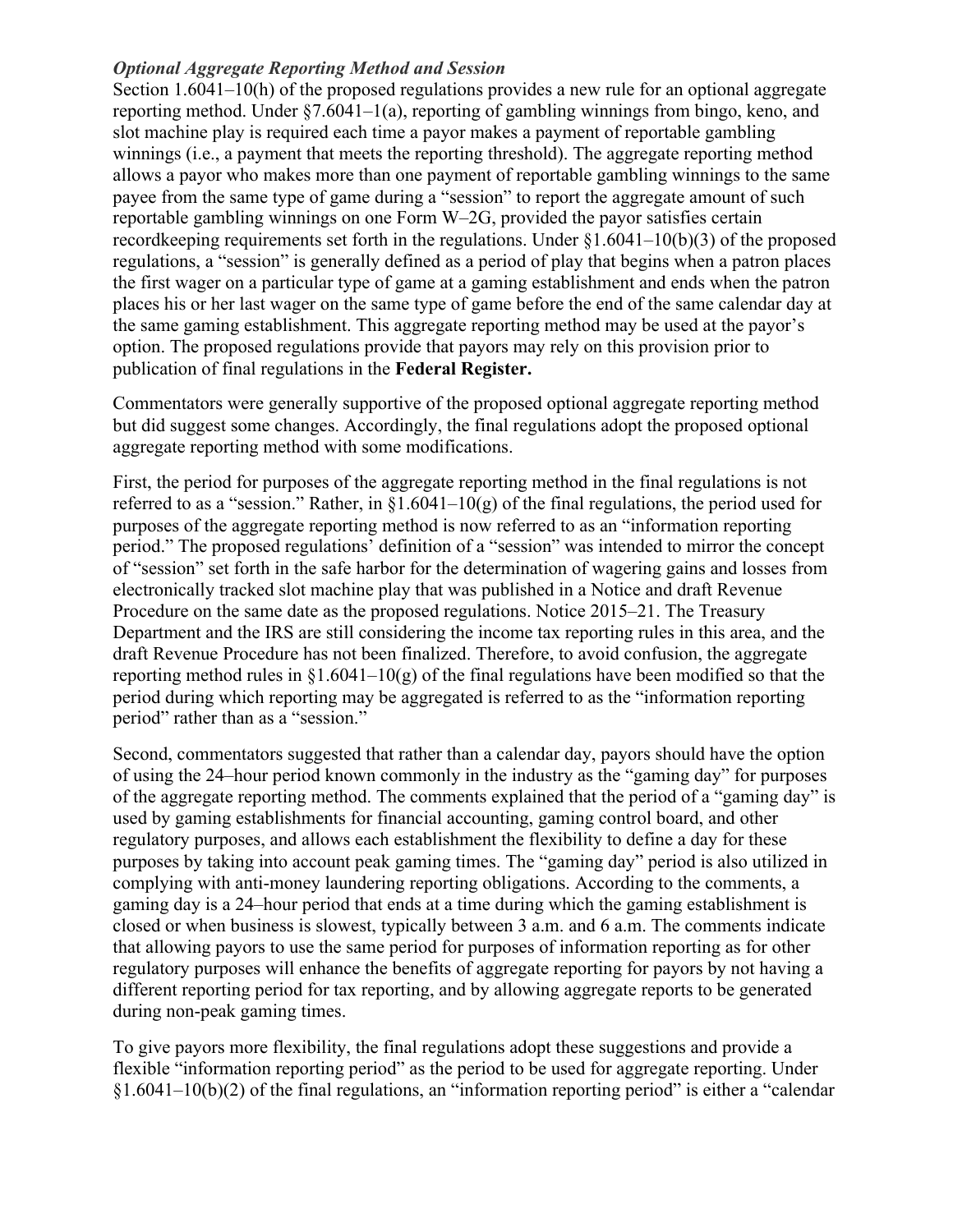day" or a "gaming day," so long as that period is applied uniformly by the payor to all payees during the calendar year. A payor may adopt a different "information reporting period" from one calendar year to the next, but may not change the "information reporting period" in the middle of a calendar year. Changes to a payor's "information reporting period" from one calendar year to the next must be implemented on January 1. In addition, the final regulations provide that on December  $31<sup>st</sup>$ , all open information reporting periods must end at 11:59 p.m. in order to end by the end of the calendar year. This rule is necessary to maintain calendar year federal income tax reporting that is the bedrock of the information reporting regime and that is required by section 6041. Section 1.6041–10(b)(2)(iii) of the final regulations provides that if a "gaming day" is adopted for a calendar year, the information reporting period for December  $31<sup>st</sup>$  ends at 11:59 p.m. on December 31, and the information reporting period for January  $1<sup>st</sup>$  begins at 12 a.m. on January 1, regardless of the number of hours of the December  $31<sup>st</sup>$  and January 1<sup>st</sup> information reporting periods.

Third, commentators noted that the proposed regulations did not specifically define "gaming establishment," and how to deal with common ownership between various casinos. Section  $1.6041-10(b)(2)(iv)$  of the final regulations defines the term "gaming establishment" as a business entity of a payor of reportable gambling winnings with respect to bingo, keno, or slot machine play, and includes all gaming establishments owned by the payor using the same employer identification number (EIN) issued to such payor in accordance with section 6109.

Finally, commentators requested that the proposed recordkeeping requirements with respect to aggregate reporting be updated to reflect the actual credentials held by various casino representatives. These recordkeeping requirements require that payors maintain a record of every payment that will be reported using the aggregate reporting method and that each entry in the record be verified by a designated casino representative. Section  $\S1.6041-10(g)(3)(vi)$  of the proposed regulations requires that the designated individual provide a gaming license number. The final regulations do not require that a gaming license number be provided. Instead, §1.6041–  $10(g)(3)(vi)$  of the final regulations requires that the person authorized by the applicable gaming regulatory control authority to ensure accuracy in reporting provide his or her unique identification number.

## *Reporting Thresholds*

The proposed rules maintained the reporting thresholds of \$1,200 for bingo and slot machine play and \$1,500 for keno in  $\S7.6041-1(a)$ , but invited comments on the feasibility of reducing these thresholds. Commentators overwhelmingly opposed the idea of reducing these reporting thresholds. Payors opposed lowering the thresholds because it would result in more reporting, which would increase compliance burdens for the industry. In fact, many commentators suggested that rather than reducing the current thresholds, they should be increased to account for inflation. These final regulations do not change the existing reporting thresholds for bingo, keno, and slot machine play.

## *Netting Wagers*

The proposed regulations retain the rules in  $\S7.6041-1(b)$  that, in determining whether the reporting threshold is satisfied, the amount of winnings from bingo and slot machine play is not reduced by the amount of the wager, but the amount of winnings from one keno game is reduced by the amount of the wager in that one game. Commentators were divided as to whether uniform application of netting the wager against the winnings was feasible, citing compliance cost and labor concerns. In light of these concerns, the Treasury Department and the IRS conclude that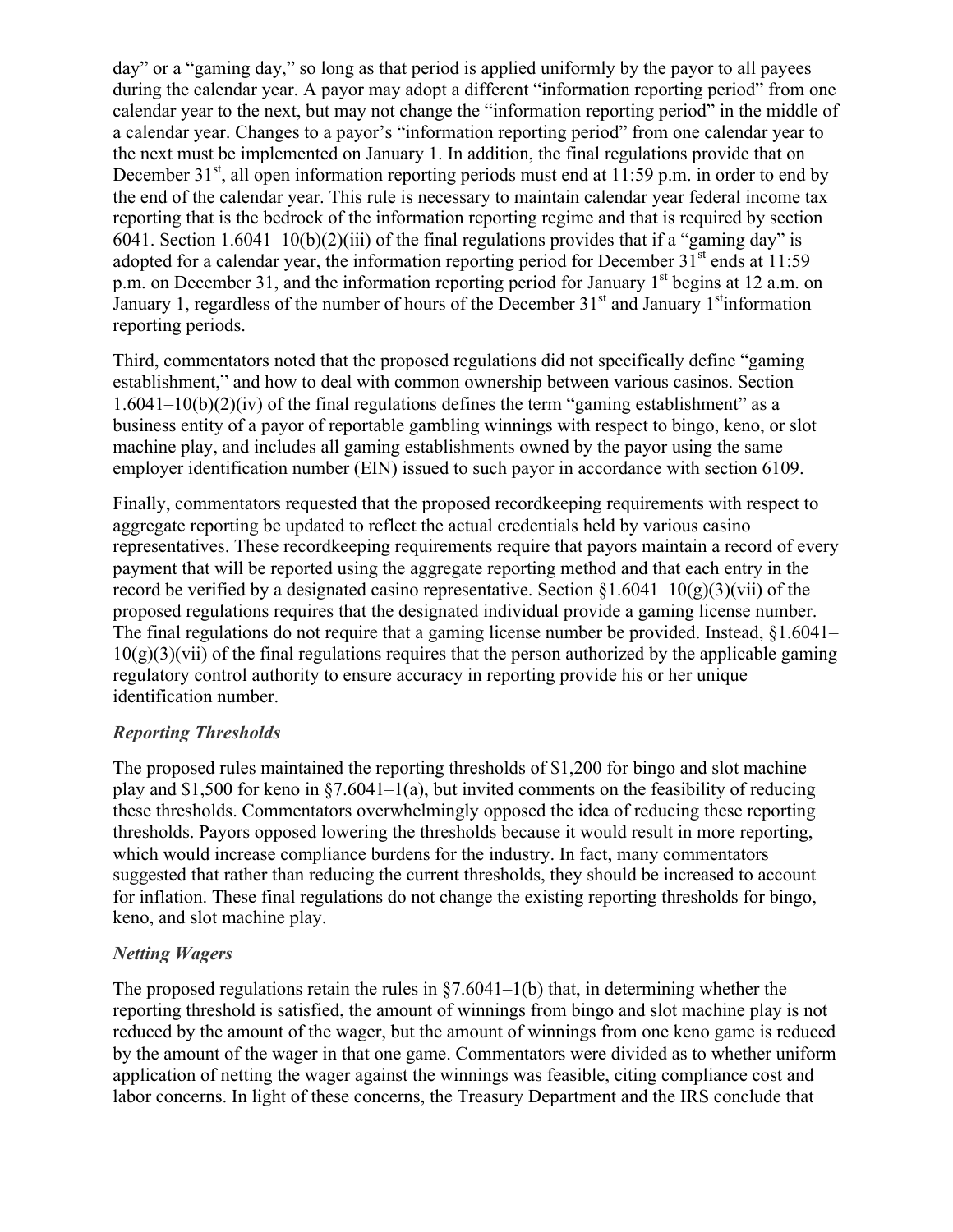the existing approach, as described in the proposed regulations, should be retained. Accordingly,  $(1.6041-10(b)(1)(i))$  of the final regulations provides that reportable gambling winnings in the case of bingo and slot machine play are not determined by netting the wager against the winnings, but reportable gambling winnings in the case of keno are determined by netting the wager in that one game against the winnings from that game.

## *Definition of slot machine and reportable gambling winnings*

For purposes of information reporting, proposed §1.6041–10(b)(4) defines a slot machine as a device that, by application of the element of chance, may deliver or entitle the person playing or operating the device to receive cash, premiums, merchandise, or tokens, whether or not the device is operated by inserting a coin, token, or similar object. One commentator suggested that the definition of slot machines be changed to adopt either of the definitions that has been adopted by the states of New Jersey or Nevada, both of which define slot machines more broadly. Other commentators suggested that the definition of slot machine in the proposed regulations is too broad because it could include technologic aids to Class II gaming as defined under the Indian Gaming Regulatory Act, 25 U.S.C. 2701-2721, such as electronic bingo or electronic pull-tabs.

As discussed in the preamble of the proposed regulations, the definition of slot machine in proposed §1.6041–10(b)(4) is intended to be consistent with the definition of slot machine in §44.4402–1(b)(1) of the Wagering Tax Regulations. Having consistent definitions benefits tax administration and may prevent unintended confusion that could arise from having different definitions for federal tax purposes. Because the Treasury Department and the IRS conclude that, on balance, the proposed definition of slot machine is the most appropriate definition, the final regulations adopt the proposed definition of the term "slot machine" without modification.

Section 1.6041–10(b)(2)(i) of the proposed regulations provides that all winnings from all cards played during one bingo game are combined and that all winnings from all "ways" on a multiway keno ticket are combined. In addition,  $\S1.6041-10(b)(2)(ii)$  of the proposed regulations provides that winnings from different types of games are not combined to determine whether the reporting thresholds are satisfied, and that bingo, keno, and slot machine play are all different types of games. Commentators did not oppose inclusion of these rules in the definition of reportable gambling winnings in the proposed regulations. Accordingly, the final regulations adopt these aspects of the definition of reportable gambling winnings without modification.

## **Special Analyses**

Certain IRS regulations, including this one, are exempt from the requirements of Executive Order 12866, as supplemented by Executive Order 13563. Therefore, a regulatory assessment is not required.

It is hereby certified that this rule will not have a significant economic impact on a substantial number of small entities. This certification is based on the fact that this rule merely provides guidance as to the filing of information reporting returns for payors who make reportable payments of bingo, keno, or slot machine winnings and who are required by section 6041 to make returns reporting those payments. The requirement for payors to make information returns is imposed by statute and not these regulations. In addition, this rule reduces the existing burden on payors to comply with the statutory requirement by simplifying the process for payors to verify payees' identities with a broader range of documents that are more readily available, and also by allowing payors to reduce the number of information returns they issue if they adopt the new aggregate reporting methodology. Therefore, a regulatory flexibility analysis under the Regulatory Flexibility Act (5 U.S.C. Chapter 6) is not required.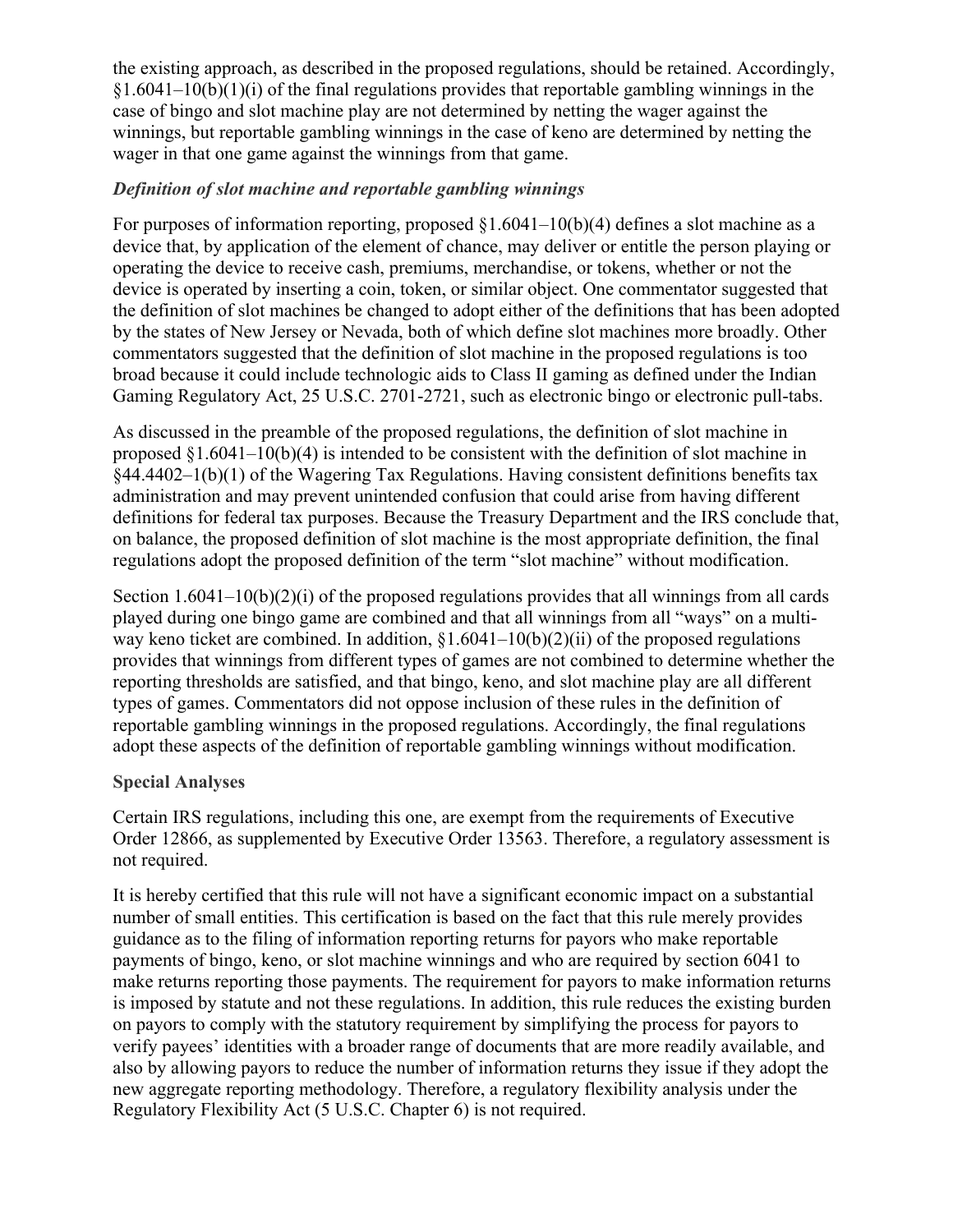Pursuant to section 7805(f) of the Internal Revenue Code, the notice of proposed rulemaking preceding these regulations was submitted to the Chief Counsel for Advocacy of the Small Business Administration for comment on the regulations' impact on small businesses, and no comments were received.

## **Drafting Information**

The principal author of these regulations is David Bergman of the Office of Associate Chief Counsel (Procedure & Administration).

**List of Subjects \* \* \* \* \* Adoption of Amendments to the Regulations**

Accordingly, 26 CFR parts 1, 7, and 31 are amended as follows:

# **PART 1 – INCOME TAXES**

Paragraph 1. The authority citation for part 1 continues to read in part as follows:

Authority: 26 U.S.C. 7805\* \* \*

Par. 2. Section  $1.6041-10$  is added to read as follows:

*§1.6041–10 Return of information as to payments of winnings from bingo, keno, and slot machine play***.**

(a) *In general*. Every person engaged in a trade or business (as defined in §1.6041–1(b)) and who, in the course of such trade or business, makes a payment of reportable gambling winnings (defined in paragraph  $(b)(1)$  of this section) must make an information return with respect to such payment. Unless the provisions of paragraph (g) of this section (regarding aggregate reporting) apply, a separate information return is required with respect to each payment of reportable gambling winnings.

(b) *Definitions*—(1) *Reportable gambling winnings*. (i) For purposes of this section, the term reportable gambling winnings is defined as follows:

(A) For bingo, the term "reportable gambling winnings" means winnings of \$1,200 or more from one bingo game, without reduction for the amount wagered. All winnings received from all wagers made during one bingo game are combined (for example, all winnings from all cards played during one bingo game are combined).

(B) For keno, the term "reportable gambling winnings" means winnings of \$1,500 or more from one keno game reduced by the amount wagered on the same keno game. All winnings received from all wagers made during one keno game are combined (for example, all winnings from all "ways" on a multi-way keno ticket are combined).

(C) For slot machine play, the term "reportable gambling winnings" means winnings of \$1,200 or more from one slot machine play, without reduction for the amount wagered.

(ii) Winnings and wagers from different types of games are not combined to determine if the reporting threshold is satisfied. Bingo, keno, and slot machine play are different types of games.

(iii) Winnings include the fair market value of a payment in any medium other than cash.

(iv) The amount wagered in the case of a free play is zero.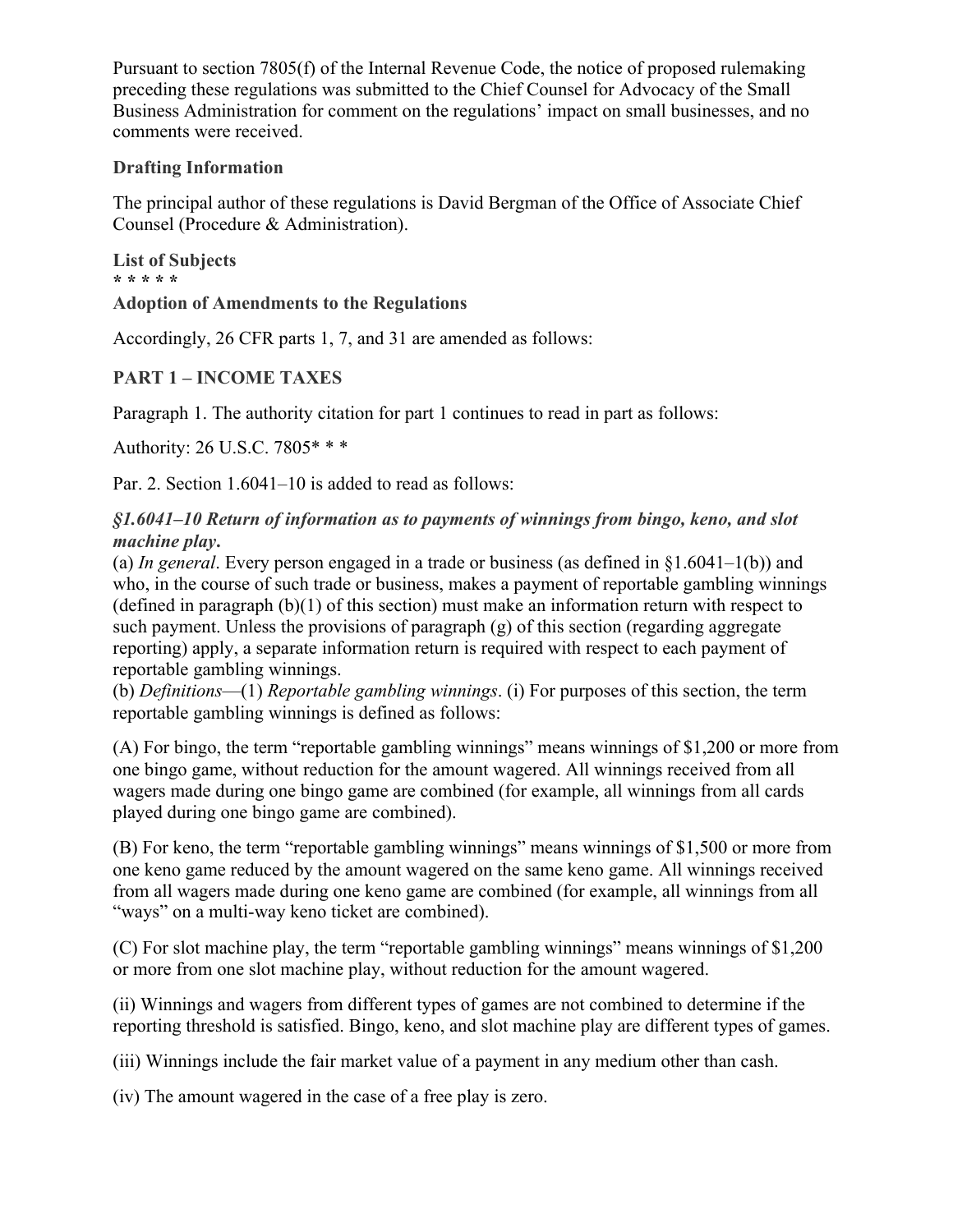(2) *Information reporting period*. (i) *In general*. For purposes of paragraph (g) of this section, the "information reporting period" begins when a patron places the first wager on a particular type of game at a gaming establishment, as defined in paragraph  $(b)(2)(iv)$  of this section, and ends when the patron places his or her last wager on the same type of game at the same gaming establishment before the end of the "information reporting period." An information reporting period is a 24–hour period. A payor may select a calendar day (as defined in paragraph (b)(2)(ii) of this section) or a gaming day (as defined in paragraph (b)(2)(iii) of this section) as the information reporting period for purposes of the aggregate reporting method in paragraph (g) of this section. For purposes of this paragraph (b)(2), time is determined by the time zone of the location where the patron places the wager. A payor must use the same information reporting period (a calendar day or gaming day) to report all "reportable gambling winnings" paid during the calendar year. Once selected, a payor may not change its information reporting period during a calendar year. Any changes to a payor's information reporting period from one calendar year to another must be implemented on January 1.

(ii) *Calendar day*. A calendar day is determined with reference to a period beginning at 12 a.m. and ending no later than 11:59 p.m. of the same calendar day.

(iii) *Gaming day*—(A) *In general*. A gaming day is a 24–hour period other than a calendar day (as defined in paragraph  $(b)(2)(ii)$  of this section) selected by the payor, subject to the special rules for December 31 and January 1 in paragraphs (b)(2)(iii)(B) and (C) of this section. (B) *Special rule for December 31*. For purposes of paragraph (b)(2)(iii) of this section, the gaming day that begins on December 31 of any calendar year ends at 11:59 p.m. on December 31, regardless of the time on December 31 on which that gaming day began.

(C) *Special rule for January 1*. For purposes of paragraph (b)(2)(iii) of this section, the gaming day of January 1 begins at 12:00 a.m. on January 1, regardless of the time and calendar day on which that gaming day ends, and may extend beyond 24 hours.

(iv) *Gaming establishment*. For purposes of this section, a gaming establishment is a business entity of a payor of reportable gambling winnings with respect to bingo, keno, or slot machine play, and includes all gaming establishments owned by such payor using the same employer identification number (EIN) issued to such payor in accordance with section 6109.

(v) *Examples*. The following examples illustrate the provisions of paragraph (b)(2) of this section.

*Example 1*. Casino R uses the aggregate reporting method under paragraph (g) of this section to report certain reportable gambling winnings. For other regulatory purposes, Casino R uses a gaming day that begins at 3 a.m. and ends at 2:59 a.m. the following calendar day. Casino R chooses to use its gaming day as its information reporting period for purposes of paragraph (b)(2) of this section during Year 1. Accordingly, the information reporting period for purposes of paragraph (g) of this section for each day during Year 1 begins at 3 a.m. and ends at 2:59 a.m. the following day. The information reporting period for December 31 of Year 1 begins at 3 a.m. on December 31 of Year 1 and ends at 11:59 p.m. on December 31 of Year 1. The information reporting period for January 1 of Year 2 begins at 12 a.m. on January 1 of Year 2 and ends at 2:59 a.m. on January 2 of Year 2.

*Example* 2. The facts are the same as Example 1, except Casino R uses a calendar day as its information reporting period for purposes of paragraph (b)(2) of this section during Year 1. Accordingly, the information reporting period for purpose of paragraph (g) of this section for each day during Year 1 begins at 12 a.m. and ends at 11:59 p.m. on the same day. *Example* 3. Casino R uses the aggregate reporting method under paragraph (g) of this section to

report certain reportable gambling winnings. For other regulatory purposes, Casino R uses a gaming day that begins at 9:00 p.m. and ends at 8:59 p.m. the following calendar day. Casino R chooses to use its gaming day as its information reporting period for purposes of paragraph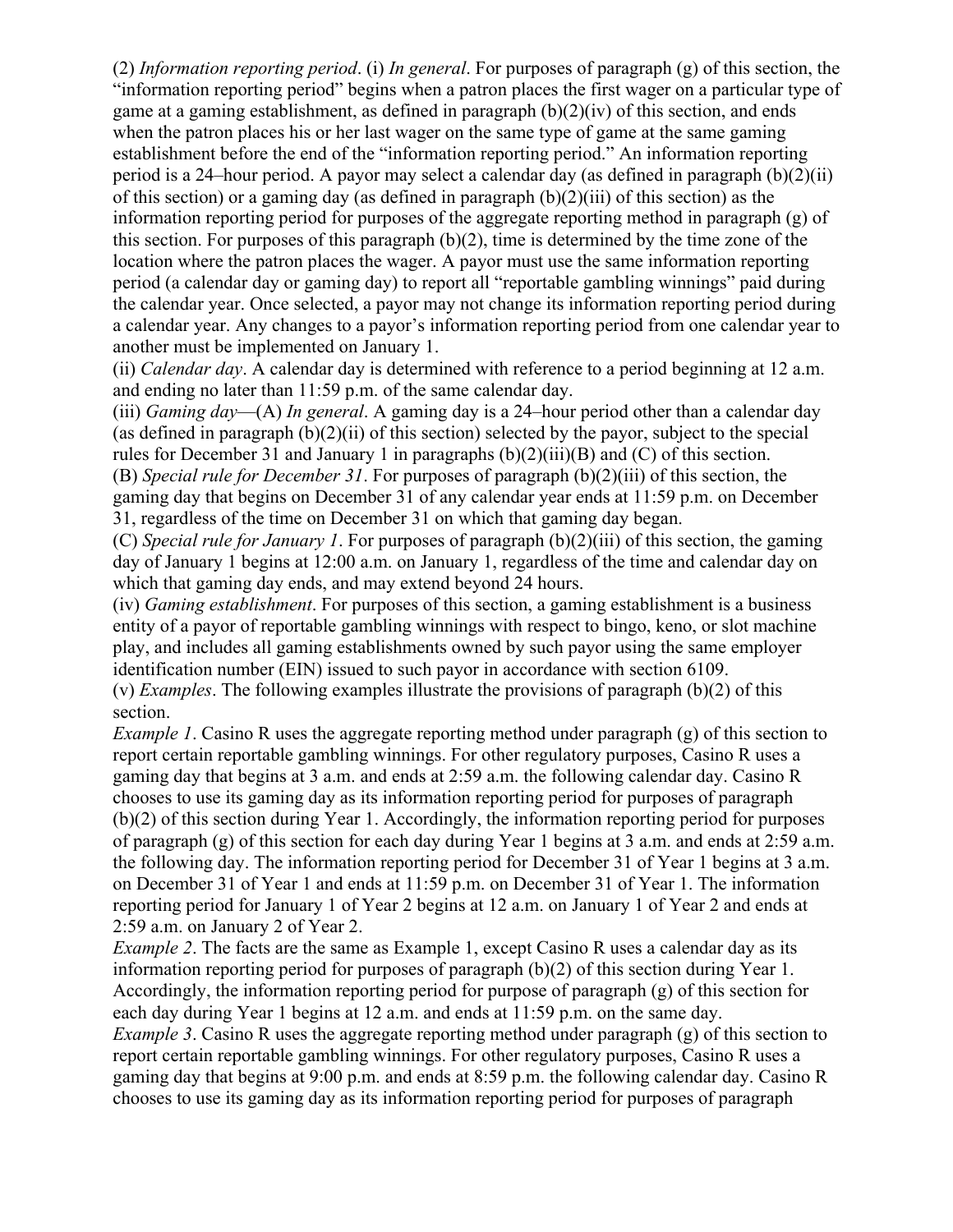(b)(2) of this section during Year 1. Accordingly, the information reporting period for purposes of paragraph (g) of this section for each day during Year 1 begins at 9:00 p.m. and ends at 8:59 p.m. the following day. The information reporting period for December 31 of Year 1 begins at 9:00 p.m. on December 30 and ends at 8:59 p.m. on December 31. A second information reporting period for December 31 then begins at 9:00 p.m. on December 31 and ends at 11:59 p.m. on December 31. The information reporting period for January 1 of Year 2 begins at 12:00 a.m. on January 1 and ends at 8:59 p.m. on January 1 of Year 2.

*Example* 4. Casino R uses the aggregate reporting method under paragraph (g) of this section to report certain reportable gambling winnings. In Year 1, Casino R chooses to use a "gaming day" that begins at 3 a.m. and ends at 2:59 a.m. the following day as its information reporting period. During the course of Year 1, Casino R decides that it would like to change its information reporting period to instead begin at 5 a.m. and end at 4:59 a.m. the following day. Casino R must wait until January 1 of Year 2 to implement such a change. On January 1 of Year 2, Casino R's information reporting period will begin at 12 a.m. and end at 4:59 a.m. on January 2. On December 31 of Year 2, Casino R's information reporting period will begin at 5 a.m. and end at 11:59 p.m.

(3) *Slot machine*. The term "slot machine" means a device that, by application of the element of chance, may deliver, or entitle the person playing or operating the device to receive cash, premiums, merchandise, or tokens whether or not the device is operated by insertion of a coin, token, or similar object.

(c) *Prescribed form; time and place for filing the return*. The return described in paragraph (a) of this section is a Form W–2G, "Certain Gambling Winnings." The Form W–2G must be filed with the appropriate Internal Revenue Service location designated in the instructions to the form on or before February 28 (March 31, if filed electronically) of the year following the calendar year in which the reportable gambling winnings were paid. See section 6011 and § 1.6011–2 for requirements to file electronically.

(d) *Information included on the return*—(1) *In general*. Each return required by paragraph (a) of this section must contain:

(i) The name, address, and taxpayer identification number of the payor;

(ii) The name, address, and taxpayer identification number of the payee;

(iii) A general description of the two types of identification (as described in paragraph (e) of this section), one of which must have the payee's photograph on it (except in the case of tribal member identification cards in certain circumstances as described in paragraph (d)(2) of this section) that the payor relied on to verify the payee's name, address, and taxpayer identification number;

(iv) The date and amount of payment;

(v) The type of wagering transaction (bingo, keno, or slot machine play);

(vi) In the case of a bingo or keno game, any number, color, or other designation assigned to the game for which the payment is made;

(vii) In the case of slot machine play, the identification number of the slot machine(s) (for example, location and asset number);

(viii) Any other information required by the forms, instructions, revenue procedures, or other applicable guidance published in the Internal Revenue Bulletin.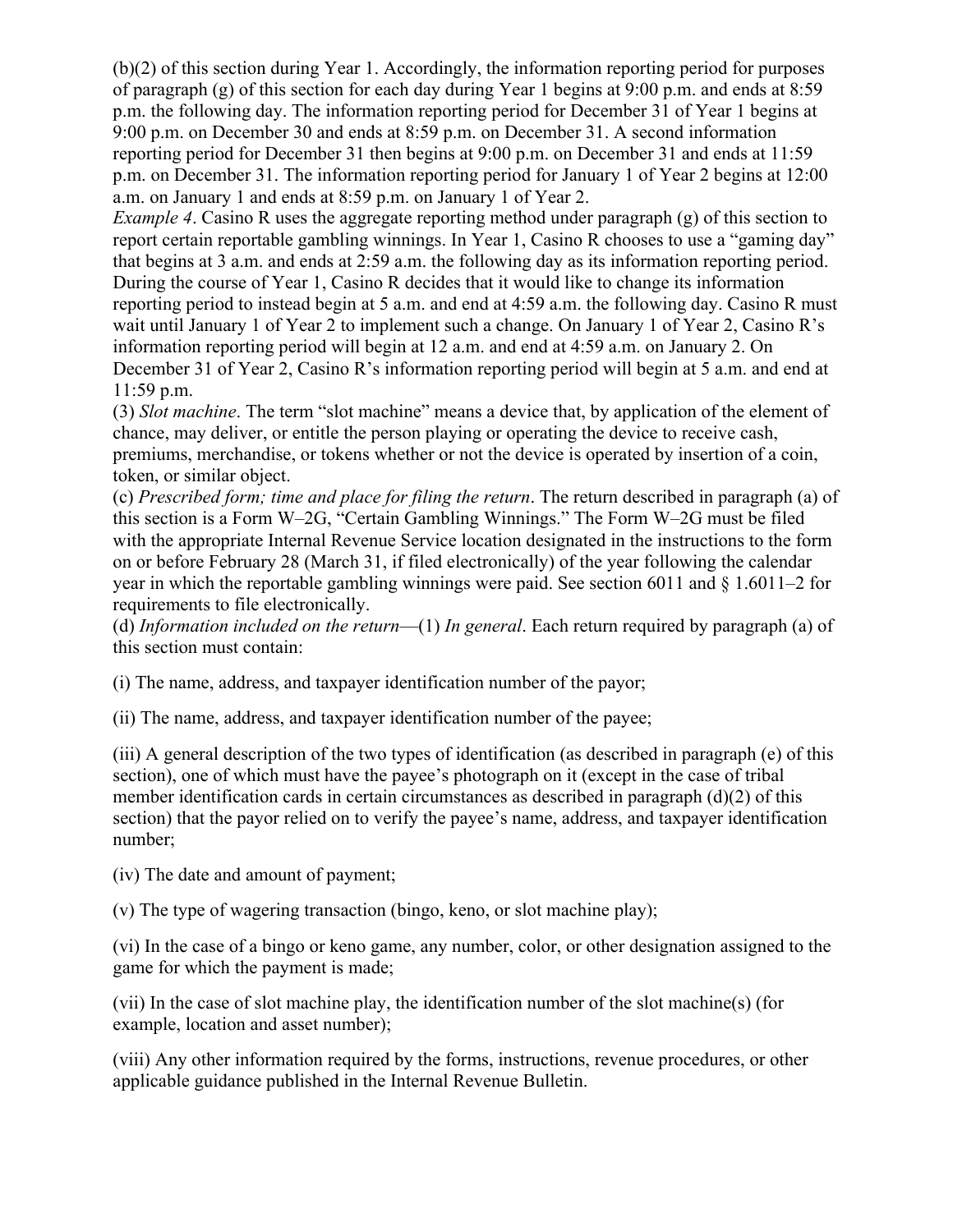(2) *Special rule for tribal member identification cards.* A tribal member identification card need not contain the payee's photograph to meet the identification requirement described in paragraph  $(d)(1)(iii)$  of this section if:

(i) The payee is a member of a federally recognized Indian tribe;

(ii) The payee presents the payor with a tribal member identification card issued by a federally recognized Indian tribe stating that the payee is a member of such tribe; and

(iii) The payor is a gaming establishment (as described in paragraph  $(b)(2)(iv)$  of this section) owned or licensed (in accordance with 25 U.S.C. 2710) by the tribal government that issued the tribal member identification card referred to in  $(d)(2)(ii)$ .

(3) *Special rule for optional aggregate reporting method.* In the case of aggregate reporting under paragraph (g) of this section, the amount of the payment in paragraph (d)(1)(iv) of this section is the aggregate amount of payments of reportable gambling winnings from the same type of game (bingo, keno, or slot machine play) made to the same payee during the same information reporting period (as defined in paragraph (b)(2) of this section). Unless otherwise provided in forms, instructions, or other guidance, in the case of aggregate reporting under paragraph (g) of this section, the information required by paragraphs  $(d)(1)(v)$  through (viii) of this section must be maintained by the payor as described in paragraph  $(g)(3)$  of this section. (e) *Identification*. The following items are treated as identification for purposes of paragraph  $(d)(1)(iii)$  of this section—

(1) Government-issued identification (for example, a driver's license, passport, social security card, military identification card, tribal member identification card issued by a federally recognized Indian tribe, or voter registration card) in the name of the payee; and

(2) A Form W–9, "Request for Taxpayer Identification Number and Certification," signed by the payee, that includes the payee's name, address, taxpayer identification number, and other information required by the form. A Form W–9 is not acceptable for this purpose if the payee has modified the form (other than pursuant to instructions to the form) or if the payee has deleted the jurat or other similar provisions by which the payee certifies or affirms the correctness of the statements contained on the form.

(f) *Furnishing a statement to the payee*. Every payor required to make a return under paragraph (a) of this section must also make and furnish to each payee, with respect to each payment of reportable gambling winnings, a written statement that contains the information that is required to be included on the return under paragraph (d) of this section. The payor must furnish the statement to the payee on or before January 31st of the year following the calendar year in which payment of the reportable gambling winnings is made. The statement will be considered furnished to the payee if it is provided to the payee at the time of payment or if it is mailed to the payee on or before January 31st of the year following the calendar year in which payment was made.

(g) *Aggregate reporting of bingo, keno, and slot machine winnings*—(1) *In general*. In lieu of filing a separate information return for each payment of reportable gambling winnings as required by paragraph (a) of this section, a payor may use the aggregate reporting method (defined in paragraph (g)(2) of this section) to report reportable gambling winnings from bingo, keno, or slot machine play. A payor using the aggregate reporting method to file information returns under paragraph (a) of this section must also furnish statements to the payee under paragraph (f) of this section using the aggregate reporting method.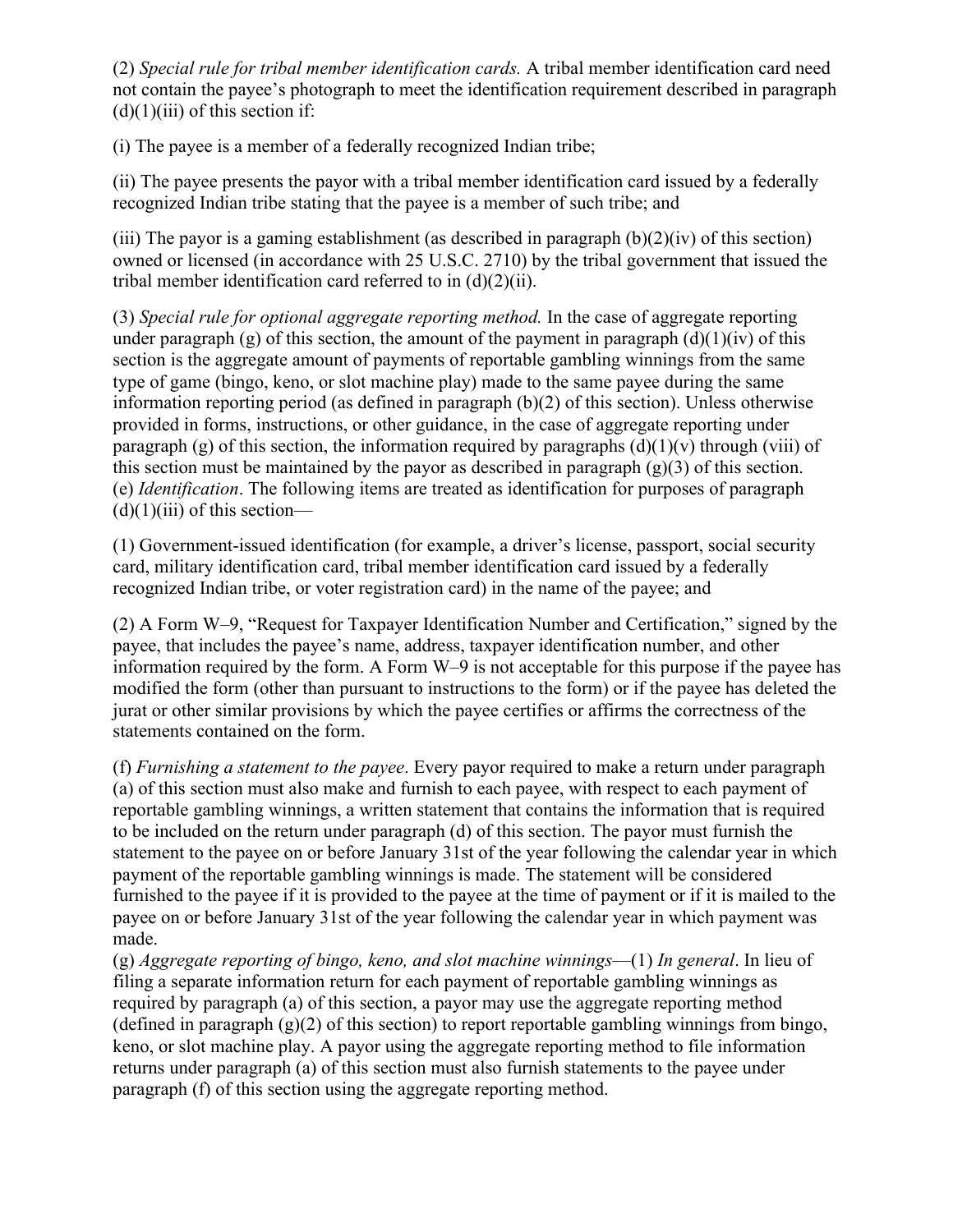(2) *Aggregate reporting method defined*. (i) The aggregate reporting method is a method of reporting more than one payment of reportable gambling winnings from the same type of game (bingo, keno, or slot machine play) made to the same payee during the same information reporting period (as defined in this paragraph (b)(2) of this section) on one information return or statement.

(ii) A payor may use the aggregate reporting method for payments to some payees and not others, at its own discretion. In addition, with respect to a single payee, the payor may use the aggregate reporting method to report winnings from one type of game, but not for winnings from another type of game.

(iii) Failure to report some reportable gambling winnings from a particular type of game during one information reporting period to a particular payee under the aggregate reporting method (for whatever reason, including because the winnings are not permitted to be reported using the aggregate reporting method under paragraph  $(g)(4)$  of this section) will not disqualify the payor from using the aggregate reporting method to report other reportable gambling winnings from that type of game during that information reporting period to that payee. The payor may stop using the aggregate reporting method for a particular payee or for all payees before the end of the payor's information reporting period for any reason.

(3) *Recordkeeping under the aggregate reporting method*. A payor using the aggregate reporting method must maintain a record of every payment of reportable gambling winnings from the same type of game made to the same payee during the information reporting period that will be reported using the aggregate reporting method. Every individual that the payor has determined is responsible for an entry in the record must confirm the information in the entry by signing the record in a manner that will enable the signature to be associated with the relevant entry. Each payment of a reportable gambling winning made to the same payee and reported under the aggregate reporting method must have its own entry in the record, however, the information required by paragraphs  $(d)(1)(i)$  through (iii) of this section is not required to be recorded more than one time per information reporting period. A payor that uses the aggregate reporting method must retain a copy of the record in its files. The record (which may be electronic provided the requirements set forth in forms, instructions, or guidance published in the Internal Revenue Bulletin are met) must include the following information about each payment:

- (i) The payee's signature confirming the information in the record;
- (ii) The information required under paragraph (d) of this section;
- (iii) The time of the win resulting in the reportable gambling winnings;
- (iv) The total amount of reportable gambling winnings with respect to all payments to the payee during the information reporting period;
- (v) The amount of reportable gambling winnings with respect to each particular payment;
- (vi) The method of payment to the payee (for example, cash, check, voucher, credit, token, or chips); and
- (vii) The name and unique identification number of the individual who the payor has determined is responsible for ensuring that the entry with respect to the reportable gambling winnings (including the general description of two types of identification used to verify the payee's name, address, and taxpayer identification number) is complete and accurate and who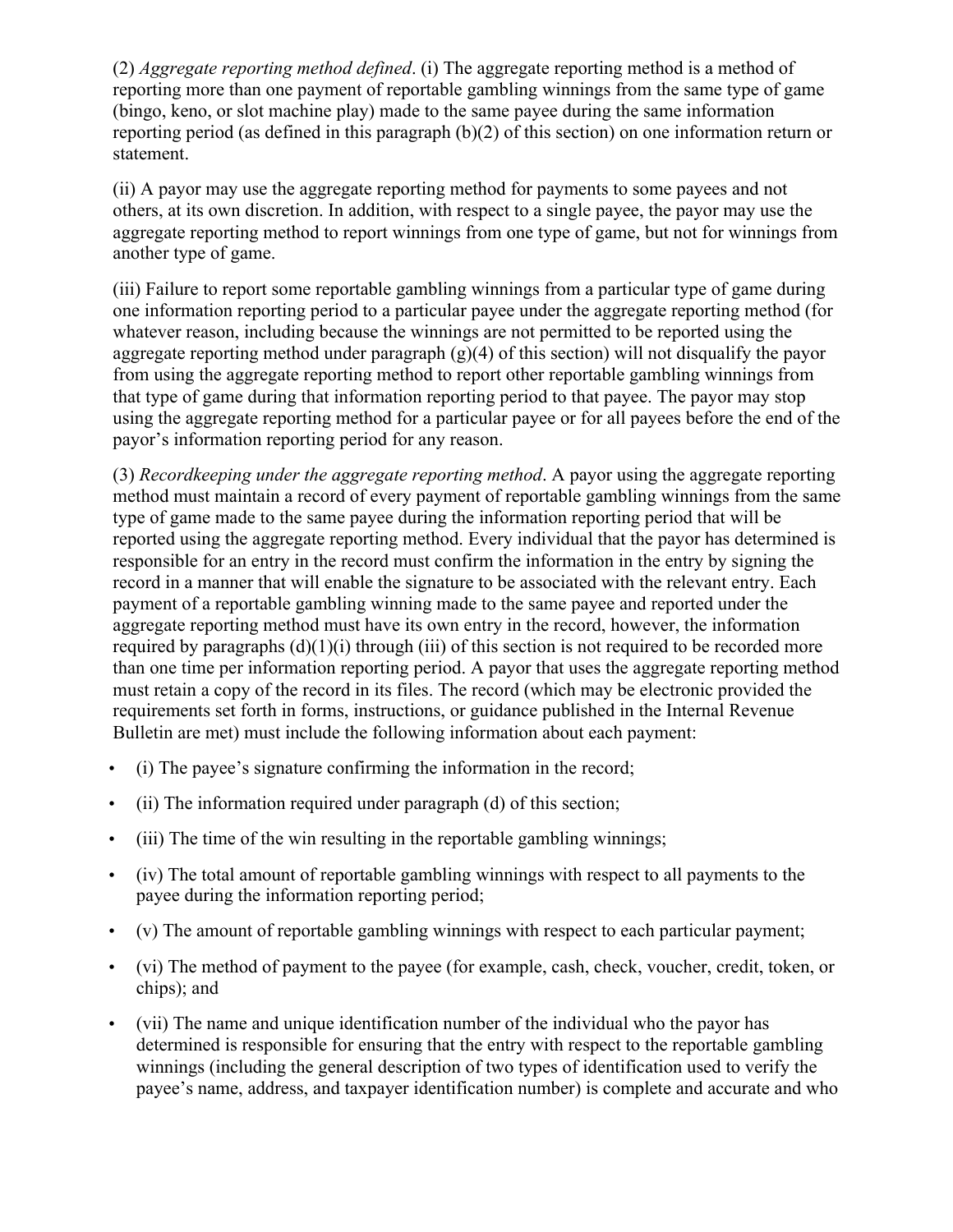is authorized to perform that function by the applicable gaming regulatory control authority. Such individual may or may not be the same individual who prepared the entry.

(4) *When the aggregate reporting method may not be used*. A payor cannot use the aggregate reporting method if—

- (i) The payment is to a foreign person, as described in section  $1.6041-10(h)$ ;
- (ii) The payor knows or has reason to know that the person making the wager is not the person entitled to the winnings or is not the only person entitled to the winnings (regardless of whether the person making the wager furnishes a Form 5754, "Statement by Person(s) Receiving Gambling Winnings"); or
- (iii) Backup withholding under section 3406(a) applies to the payment.

(5) *Examples*. The following examples illustrate the provisions of this section. For each example, assume that for purposes of the aggregate reporting method in paragraph (g) of this section, Casino R's "information reporting period" for all calendar years is a gaming day that begins at 3 a.m. and ends at 2:59 a.m. the following day (except for January 1 and December 31) and that individuals C, D, and E are U.S. persons.

*Example 1*. On Day 1, between 7 a.m. and 4 p.m., C places five wagers at casino R on five different slot machines. The first two wagers result in no win. The third wager results in a \$1,500 win. The fourth wager results in a \$2,500 win. The fifth wager results in an \$800 win:

(i) Under paragraph  $(b)(1)(i)(C)$  of this section, there are reportable gambling winnings from the slot machine play of  $$4,000$  ( $$1,500 + $2,500$ ). The \$800 win is not a reportable gambling winning from slot machine play because it does not equal or exceed the \$1,200 threshold.

(ii) Because all of the amounts were won on the same type of game (even though each of the winnings occurred on different machines) during the same information reporting period, R is permitted to use the aggregate reporting method under this paragraph (g). If R decides not to use the aggregate reporting method, a separate Form W–2G would have to be filed and furnished for the payment of reportable gambling winnings of \$1,500 and for the payment of reportable gambling winnings of \$2,500. However, if R decides to use the aggregate reporting method, R may report total reportable gambling winnings from slot machine play of \$4,000 (\$1,500 + \$2,500) on one Form W–2G.

*Example 2*. Assume the same facts as *Example 1*, except that in addition to the winnings described in *Example 1*, at 5 a.m. on Day 2, C wins \$3,250 from one slot machine play at casino R. Even though C played the same type of game (slot machine play) on Day 1 and Day 2, under paragraph (b)(2) of this section, the win at 5 a.m. on Day 2 is a win during a separate information reporting period. Under paragraph  $(g)(2)(i)$  of this section, the \$3,250 of reportable gambling winnings on Day 2 cannot be aggregated with the reportable gambling winnings of \$4,000 from Day 1 on a single Form W–2G. Accordingly, if R uses the aggregate reporting method, R must file two Forms W–2G with respect to C's reportable gambling winnings on Day 1 and Day 2. R must report \$4,000 of reportable gambling winnings from slot machine play paid to C on Day 1 on the first Form W–2G, and \$3,250 of reportable gambling winnings from slot machine play paid to C on Day 2 on the second Form W–2G.

*Example* 3. On December 31 of Year 1 at 4:00 p.m., C wins \$10,000 from one slot machine play at casino R. At 12:30 a.m. on January 1 of Year 2, C wins \$4,000 from one slot machine play at casino R. Under paragraphs  $(b)(2)(iii)(B)$  and  $(C)$  of this section, the win at 4 p.m. on December 31 of Year 1 and the win at 12:30 a.m. on January 1 of Year 2 are wins during different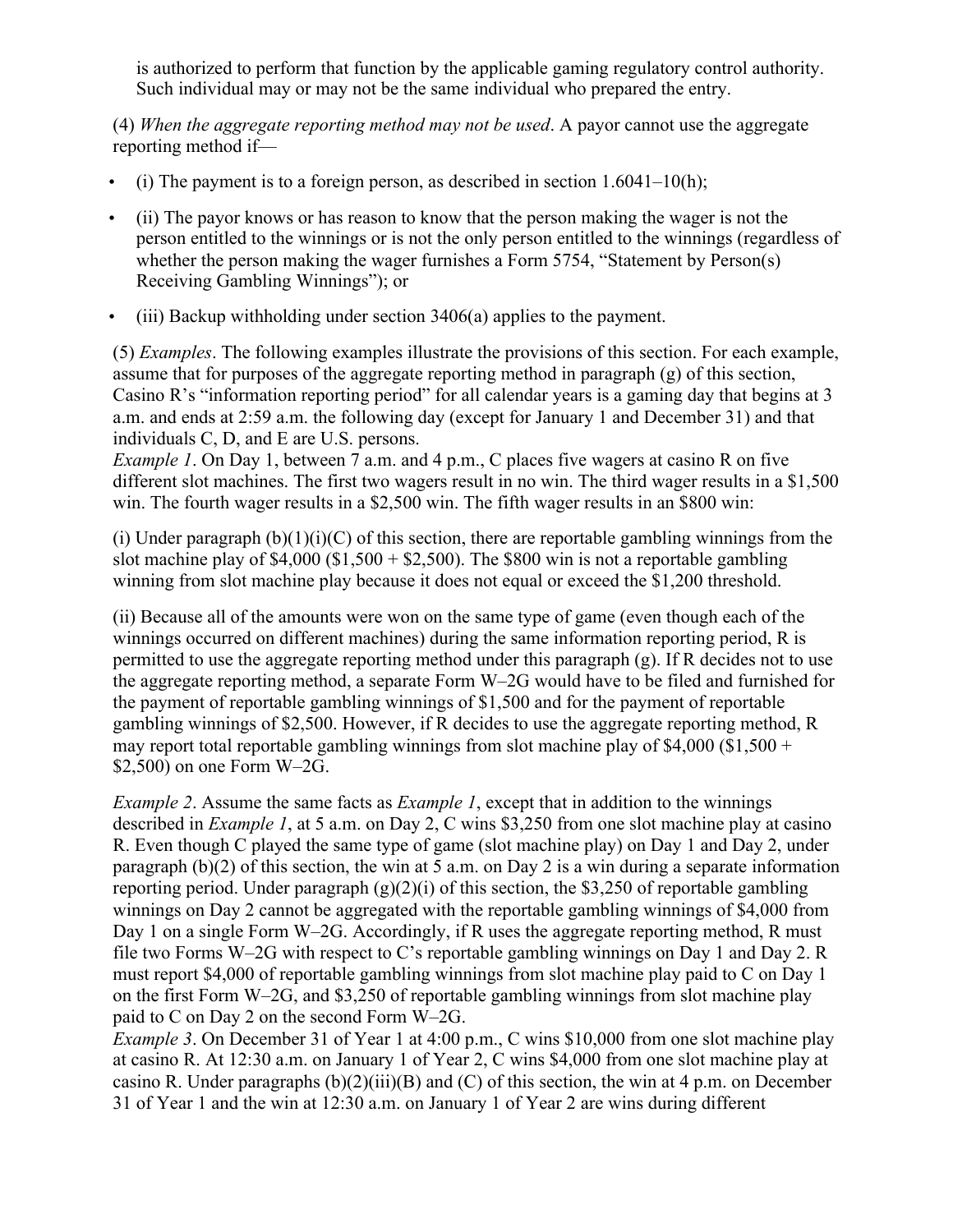information reporting periods. Under paragraph (g)(2)(i) of this section, the \$4,000 of reportable gambling winnings on January 1 cannot be aggregated with the reportable gambling winnings of \$10,000 from December 31 on a single Form W–2G. Accordingly, if R uses the aggregate reporting method, R must file two Forms W–2G with respect to C's reportable gambling winnings on Day 1 and Day 2. R must report \$10,000 of reportable gambling winnings from slot machine play paid to C on December 31 on the first Form W–2G and \$4,000 of reportable gambling winnings from slot machine play paid to C on January 1 on the second Form W–2G. *Example* 4. Assume the same facts as example 3, except that C also wins \$5,000 from one slot machine play at 3:30 p.m. on January 1 and \$7,000 from one slot machine play at 1:30 a.m. on January 2. Under the special rule of paragraph (b)(2)(iii) of this section, the "information reporting period" begins at 12:00 a.m. on January 1 and extends until the start of the next information reporting period, in this case 2:59 a.m. on January 2. Under paragraph (b)(1)(C) of this section, Casino R will pay C a total of  $$26,000 ($10,000 + $4,000 + $5,000 + $7,000)$  in reportable gambling winnings; however, \$10,000 must be reported in Year 1, and \$16,000 must be reported in Year 2. Because all of the amounts won in Year 2 were won on the same type of game and during the same information reporting period, R is permitted to use the aggregate reporting method under this paragraph (g). If R decides to use the aggregate reporting method, R may report \$10,000 of reportable gambling winnings from slot machine play paid to C on December 31 on the first Form W–2G and \$16,000 of total reportable gambling winnings from slot machine play paid to C on January 1 on the second Form W–2G.

*Example 5*. At 2 p.m. on Day 1, D won \$2,000 (after reducing the amount of the win by the amount wagered) playing one keno game at casino R. D provides R with his driver's license. The driver's license has D's photograph on it, as well as D's name and address. The driver's license does not include D's social security number. D cannot remember his social security number and has no other identification at the time with his social security number on it. D does not provide R with his social security number before R pays the winnings to D. Because D cannot remember his social security number. D cannot complete and sign a Form W–9. R deducts and withholds \$560 (28 percent of \$2,000) under the backup withholding provisions of section 3406(a) and pays the remaining \$1,440 in winnings to D. D returns to casino R and at 6 p.m. on Day 1 wins \$1,500 (after reducing the amount of the win by the amount wagered) in one keno game. D provides R with his driver's license as well as D's social security card. R generally uses the aggregate reporting method and in all cases where it is used, R complies with the requirements of this paragraph (g). At  $8$  p.m. and  $10$  p.m. on Day 1, D wins an additional  $$1,800$  and  $$1,700$ (after reducing the amount of the win by the amount wagered), respectively, from two different keno games. For each of these two wins, an employee of R obtains the information from D required by this paragraph (g):

(i) Under paragraph  $(b)(1)(i)(B)$  of this section, each of D's wins from the four games of keno on Day 1 (\$2,000, \$1,500, \$1,800, and \$1,700) are reportable gambling winnings. Because D's first win on Day 1 was at 2 p.m. and D's last win on Day 1 was at 10 p.m., all of D's reportable gambling winnings from keno are won during the same information reporting period. Because R satisfies the requirements of paragraph  $(g)(2)(i)$ , R may use the aggregate reporting method to report D's reportable gambling winnings from keno. However, pursuant to paragraph  $(g)(4)(iii)$ of this section, the \$2,000 payment made to D at 2 p.m. cannot be reported under the aggregate reporting method because that payment was subject to backup withholding. Accordingly, if R uses the aggregate reporting method under this paragraph (g), R will have to file two Forms W– 2G with respect to D's reportable gambling winnings from keno on Day 1. On the first Form W– 2G, R will report \$2,000 of reportable gambling winnings and \$560 of backup withholding with respect to the 2 p.m. win from keno, and, on the second Form W–2G, R will report \$5,000 of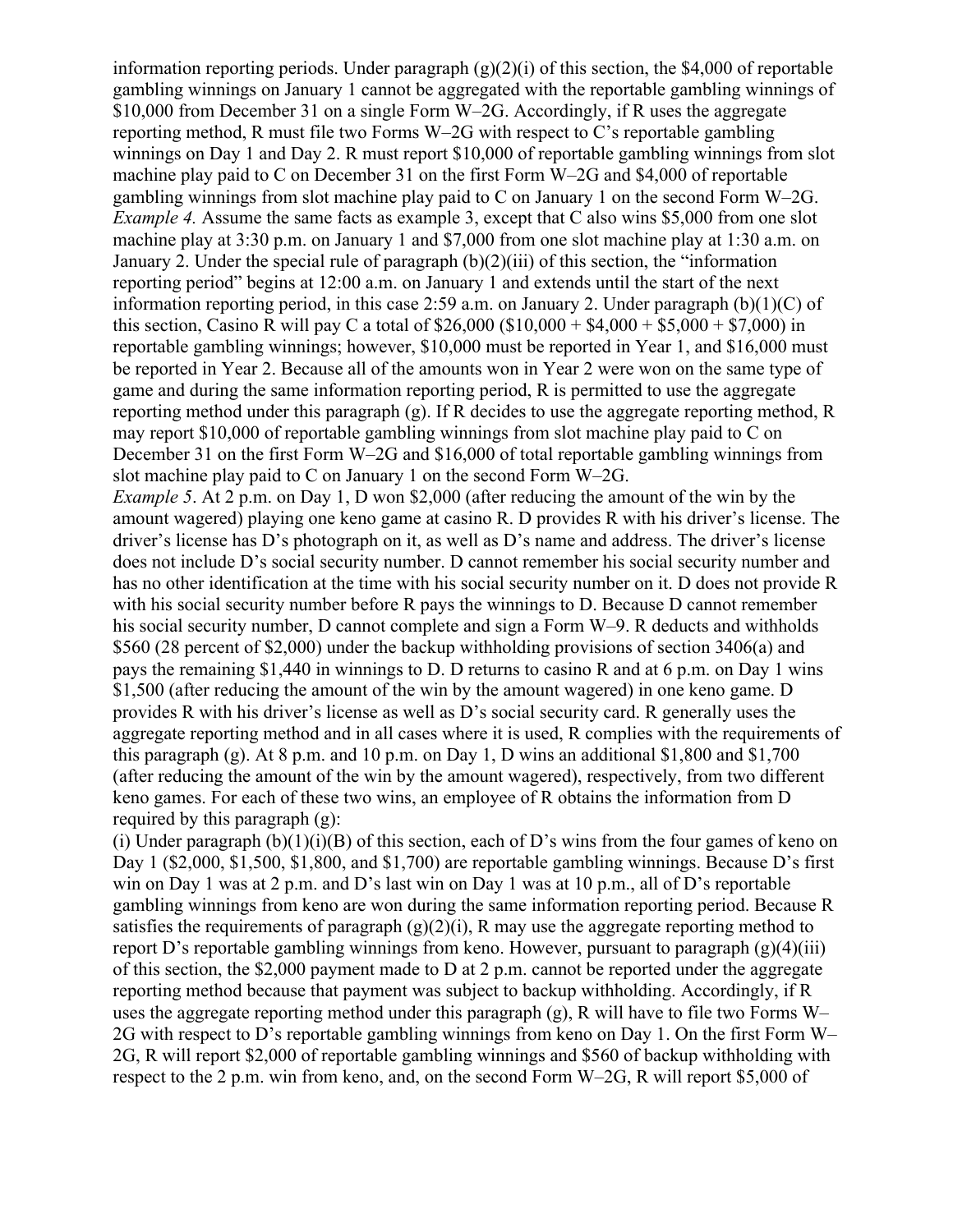reportable gambling winnings from keno (representing the three payments of \$1,500, \$1,800, and \$1,700 that D won between 6 p.m. and 10 p.m. on Day 1).

*Example* 6. In one information reporting period on Day 1, E won five reportable gambling winnings from five different bingo games at a casino R. R generally uses the aggregate reporting method and in all cases where it is used, R complies with the requirements of this paragraph (g). Although E signed the entry in the record R maintains for payment of the first four reportable gambling winnings, E refuses to sign the entry in the record for the fifth payment of reportable gambling winnings. R may use the aggregate reporting method for the first four payments of reportable gambling winnings to E. However, because the entry in the record for the fifth payment of reportable gambling winnings does not include E's signature, as required by paragraph  $(g)(3)(i)$  of this section, that payment may not be reported under the aggregate reporting method. Accordingly, if R uses the aggregate reporting method under paragraph (g) of this section, R must prepare two Forms W–2G as follows: On the first Form W–2G, R must report the first four payments of reportable gambling winnings from bingo made to E on Day 1. On the second Form W–2G, R must report the fifth payment of reportable gambling winnings from bingo made to E on Day 1.

(h) *Payments to foreign persons*. See § 1.6041–4 regarding payments to foreign persons. See § 1.6049–5(d) for determining whether the payee is a foreign person.

(i) *Effective/applicability date*. Section 1.6041–10(b)(2), concerning payor-selected "information reporting periods," applies to payments of reportable gambling winnings from bingo, keno, or slot machine play made on or after January 1 of the year following the date these regulations are published in the **Federal Register.** All other sections contained herein apply to payments of reportable gambling winnings from bingo, keno, or slot machine play made on or after December 30, 2016.

(j) *Cross-references for certain gambling winnings*. For provisions relating to backup withholding for winnings from bingo, keno, and slot machine play and other reportable gambling winnings, see  $\S 31.3406(g) - 2(d)$ . For provisions relating to withholding and reporting for gambling winnings from lotteries, sweepstakes, wagering pools, and other wagering transactions,

including a wagering transaction in a parimutuel pool with respect to horse races, dog races, or jai alai, see §31.3402(q)–1.

#### **PART 7 – TEMPORARY INCOME TAX REGULATIONS UNDER THE TAX REFORM ACT OF 1976**

Par. 3. The authority citation for part 7 continues to read in part as follows:

26 U.S.C. 7805\* \* \*

§7.6041–1 [Removed**]**

Par. 4. Section 7.6041–1 is removed.

#### **PART 31—EMPLOYMENT TAXES AND COLLECTION OF INCOME TAX AT SOURCE**

Par. 5. The authority citation for part 31 continues to read in part as follows:

26 U.S.C. 7805\* \* \*

§31.3406(g)–2 [Amended]